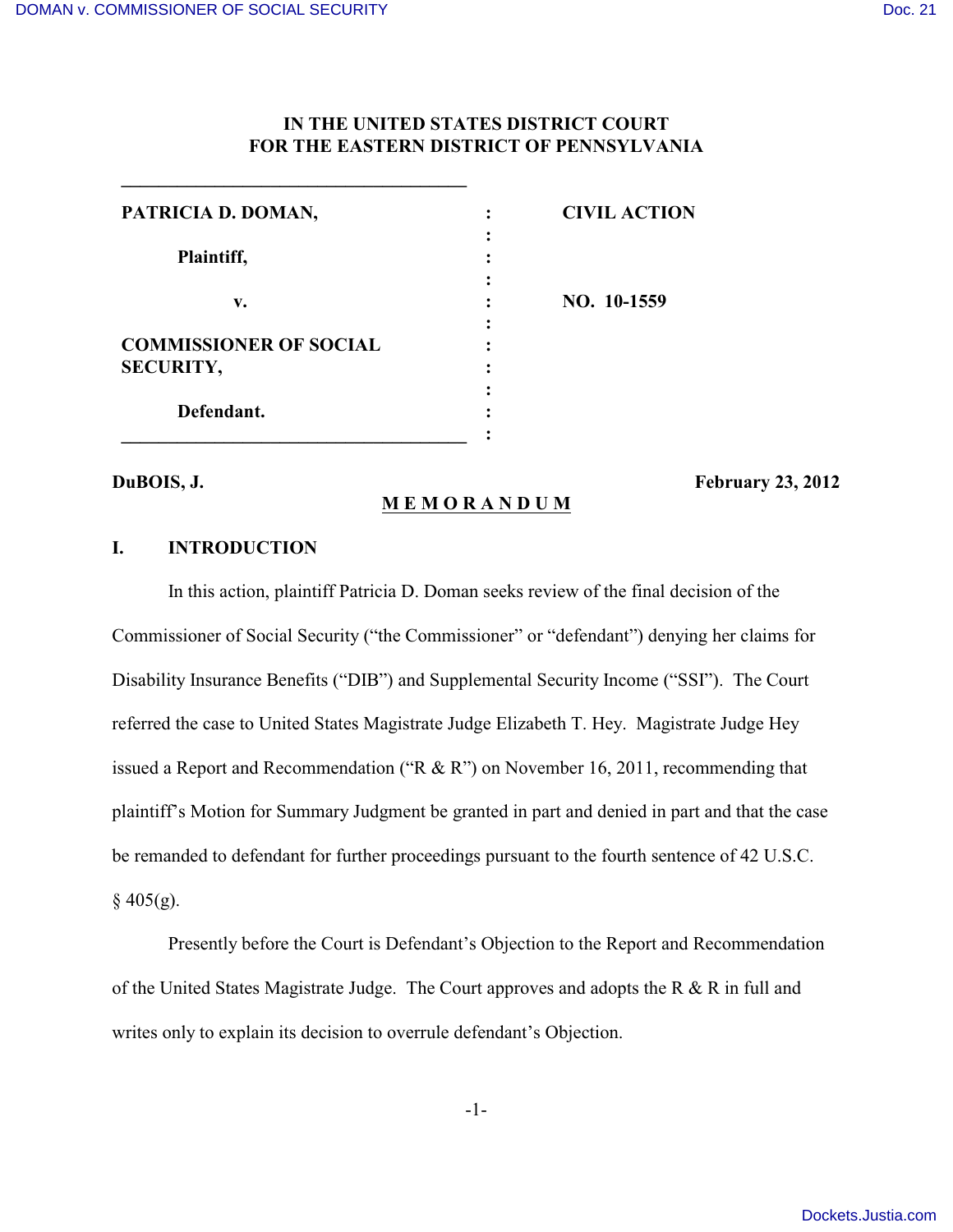### **II. BACKGROUND**

The background of this case is set forth in detail in the R  $\&$  R and will be recited in this Memorandum only as necessary to address defendant's Objection.

#### A. Plaintiff's History

Plaintiff is sixty-two years old. (See R & R 4.) She was incarcerated between May 2003 and February 2007. (Id. at 5.) In the past, she worked as a bookkeeper and did other clerical work, but she has not worked since her release from prison. (Id.) She is five feet, two inches tall, and she weighed 256 pounds at the time of her administrative hearing. (Id.)

Plaintiff alleges that she is disabled due to "hypertension [and] cardiac problems, diabet[e]s, arthritis, [and a] deteriorated left knee." (Administrative R. ("Tr.") 147.) In her application for benefits, plaintiff asserted that those conditions render her unable to work because they cause "short[ness] of breath, dizziness, [and] weakness" and make it very difficult for her to walk. (Id.) Judge Hey's R & R recounts plaintiff's history of chest and knee pain in great detail. (R & R 5-10.)

The issues before the Court turn on the deterioration of plaintiff's condition after 2006. Plaintiff has had knee pain for some time; for example, she complained of left knee pain on May 12, 2004, after a fall. (Tr. 507.) However, the pain in her left knee increased in 2007, and she began treatment with Dr. Jennifer Taniguchi, an orthopedist, in July of that year. (Id. at 530, 589-90.) Plaintiff began to experience pain in her right knee in October 2007. (Id. at 588.) Dr. Taniguchi diagnosed her with bilateral knee degenerative joint disease, which was severe in plaintiff's left knee. (Id.) Moreover, a June 20, 2008, MRI "showed a medial meniscus tear and degenerative joint disease of the right knee."  $(R & R 9)$ .

-2-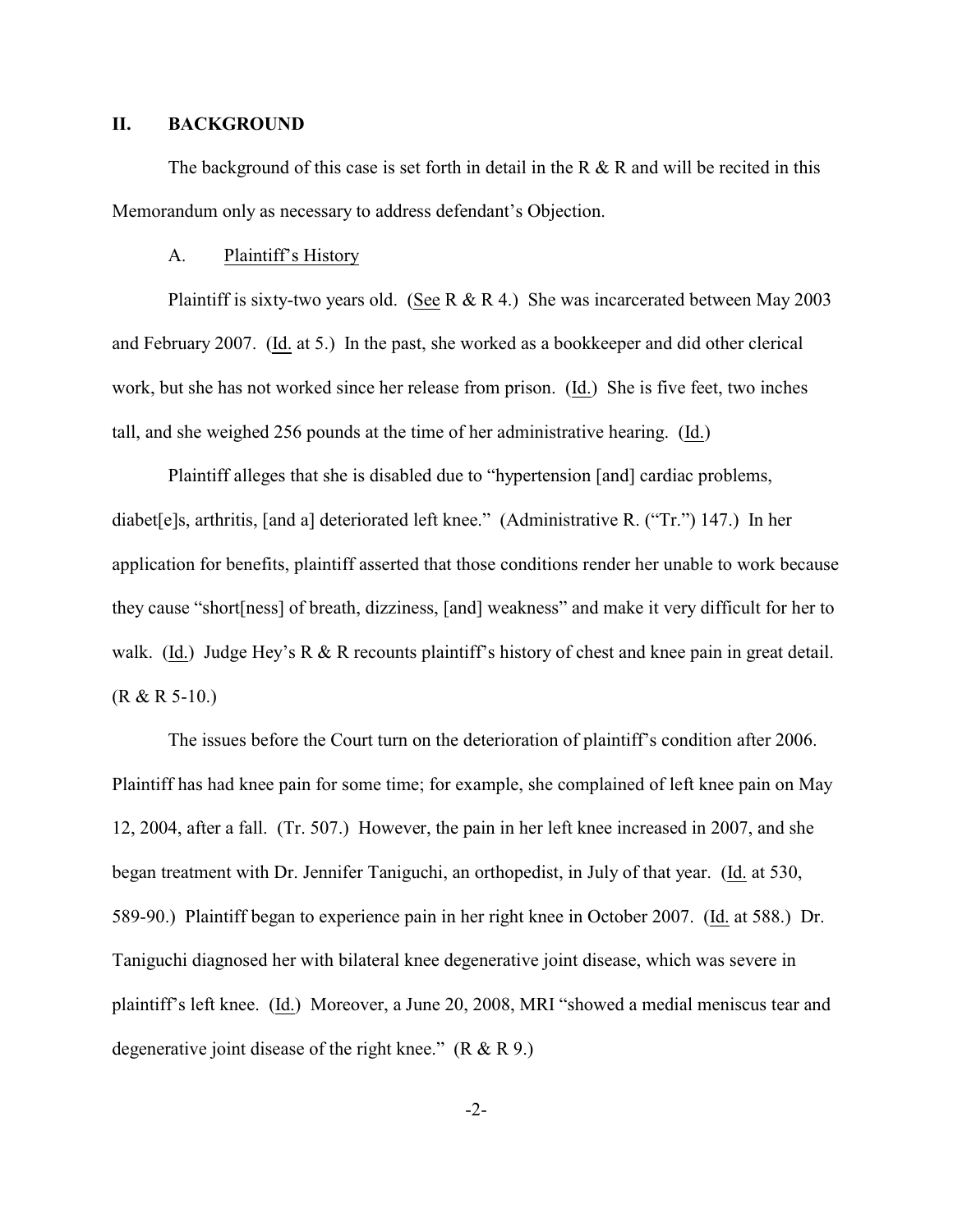On August 4, 2008, Dr. Taniguchi performed a full replacement of plaintiff's left knee. Following surgery, plaintiff was treated at a rehabilitation center for twelve days and was then "released with home skilled nursing care." (Id.) On August 29, 2008, plaintiff was readmitted to the hospital with a serious wound infection. (Tr. 580.) She was discharged approximately two weeks later "with a wound vac and skilled nursing care." (R & R 9.) Plaintiff was readmitted to the hospital on September 30, 2008, with a wound infection and chest pain and was released the next day. (Tr. 964-66.) On November 24, 2009, plaintiff broke her left ankle in a fall and experienced knee pain thereafter. (Id. at 1059.) In addition to her knee problems, plaintiff complained of shoulder pain in 2008 and 2009.

At her administrative hearing, plaintiff testified that her daughter has to help her get in and out of the bathtub and put on pants because she "can't bend [her] knee." (Tr. 34.) Plaintiff's Motion for Summary Judgment also includes a May 13, 2010, letter from her primary care physician, Dr. Brown, stating that plaintiff developed Reflex Sympathetic Dystrophy, "a complex regional pain syndrome," after her knee replacement. (Pl.'s Mot. Summ. J. Ex. B; R & R 9 n.17.) A July 2009 MRI of plaintiff's lumbar spine "revealed disc bulges at L4-L5 and L5-S1 causing foraminal stenosis," which can cause pain, tingling, and weakness.  $(R & R 11 & R n.23)$ 

#### B. Procedural History

Plaintiff filed for DIB and SSI on June 20, 2006, alleging that she was disabled as of May 15, 2003. Four experts—Dr. Horacio Buschiazzo, Dr. Theodore Waldron, Dr. Paul Taren, and Nancy Hennigan—analyzed plaintiff's alleged disabilities and vocational factors in October 2007. Plaintiff's applications for DIB and SSI were denied on November 26, 2007, and she requested an administrative hearing, which took place on July 1, 2009.

-3-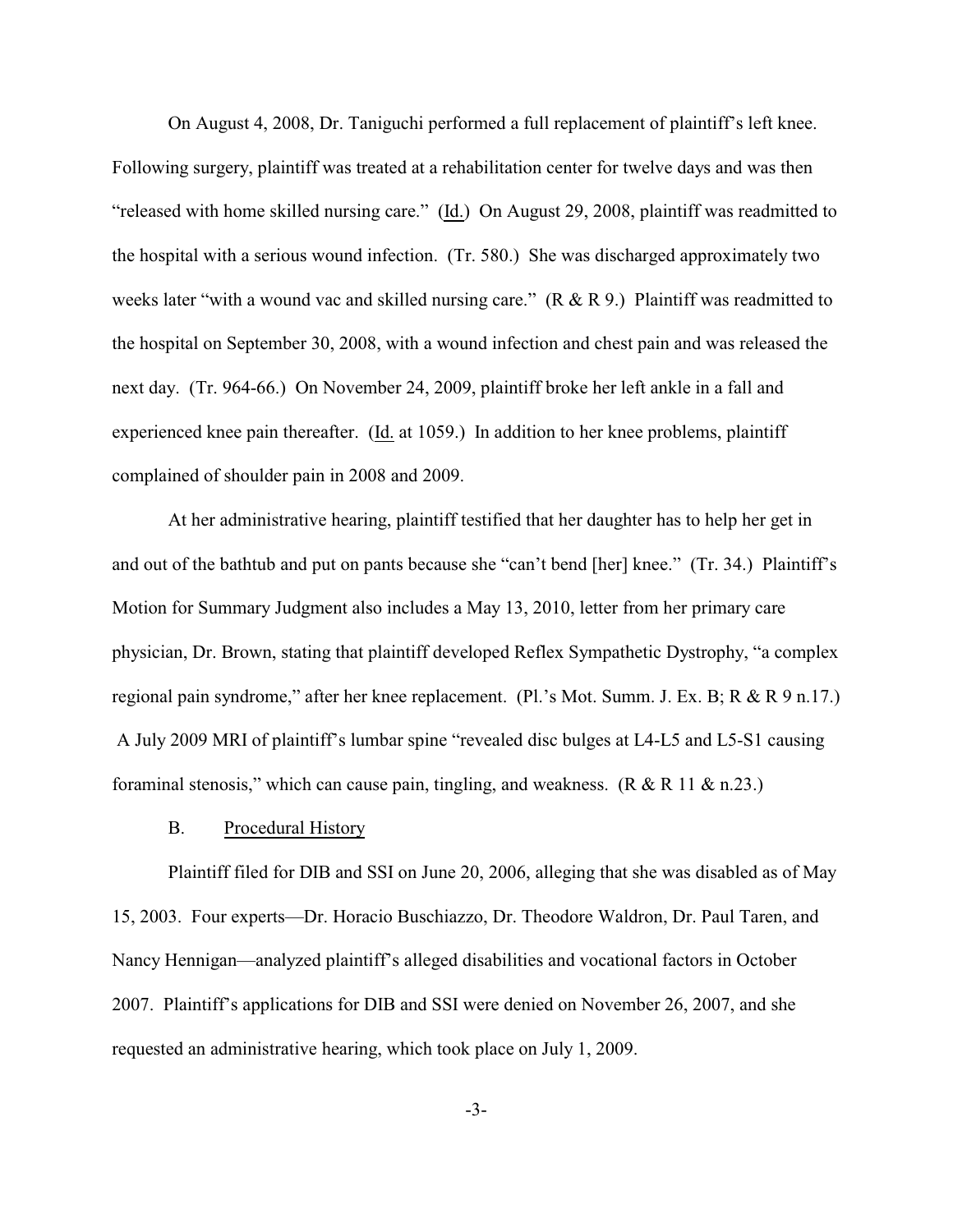Plaintiff and a vocational expert testified at the administrative hearing. The ALJ questioned the vocational expert solely as to plaintiff's work history; the vocational expert's testimony comprises less than one page of the transcript. (See Tr. 39-40.) On August 20, 2009, the ALJ issued his decision that plaintiff was not disabled and was not entitled to DIB or SSI. He determined that plaintiff had the residual functional capacity ("RFC") to perform a full range of light work before May 5, 2006, and had the RFC to perform a full range of sedentary work after that date. The Appeals Council denied plaintiff's request for review on March 19, 2010, and plaintiff filed her Complaint in this Court on April 9, 2010.

# C. Magistrate Judge Hey's R & R

Magistrate Judge Hey submitted her R & R on November 16, 2011. She concluded that the ALJ's decision to deny plaintiff's application for DIB and her application for SSI through December 31, 2006, is supported by substantial evidence. She thus recommends affirming the Commissioner's decision on those issues, and plaintiff did not object to that recommendation. However, Judge Hey concluded that the ALJ's denial of SSI after December 31, 2006, is not supported by substantial evidence. On that issue, she recommends remanding the case to the Commissioner for further proceedings pursuant to sentence four of 42 U.S.C. § 405(g), to which the Commissioner filed an objection.

# **III. STANDARD OF REVIEW**

Under the Social Security Act, a claimant is disabled if she is unable to engage in "any substantial gainful activity by reason of any medically determinable physical or mental impairment which can be expected to . . . last for a continuous period of not less than twelve (12) months." 42 U.S.C. § 423(d)(1)(A); see also 20 C.F.R. § 404.1505. The Commissioner uses a

-4-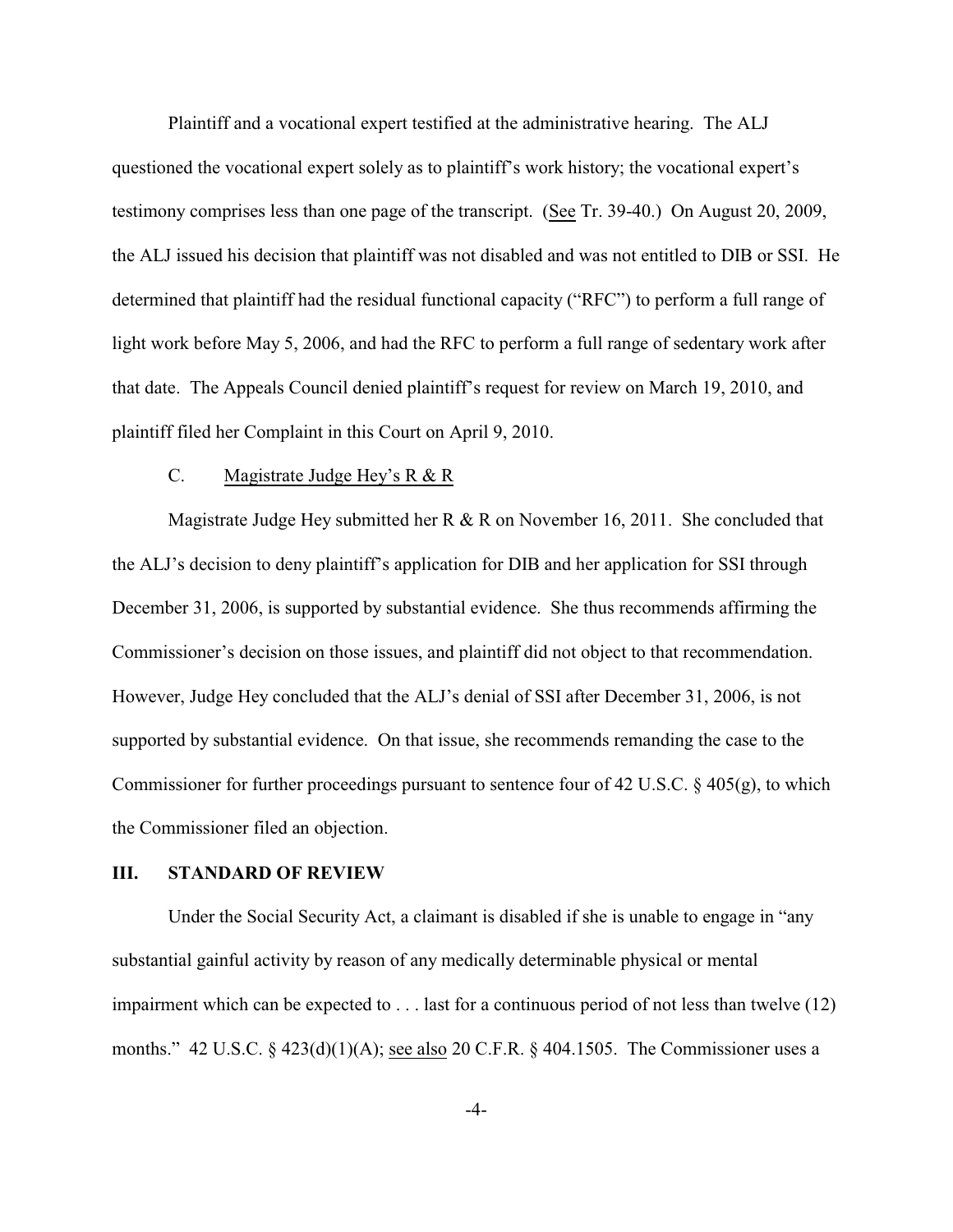five-step analysis to evaluate disability claims. This requires the Commissioner to consider, in sequence, whether a claimant: (1) is currently employed; (2) has a severe impairment; (3) has an impairment that meets or equals the requirements of a listed impairment; (4) can perform past relevant work; and (5) if not, can perform other work in view of her age, education, and work experience. 20 C.F.R. § 404.1520; see also Williams v. Sullivan, 970 F.2d 1178, 1180 (3d Cir. 1992).

The claimant bears the initial burden of proving the existence of a disability. 42 U.S.C. § 423(d)(5). To satisfy this burden, a claimant must establish an inability to return to her former work. Once the claimant makes this showing, the burden of proof shifts to the Commissioner to show that the claimant, given her age, education, and work experience, has the ability to perform specific jobs that exist in the economy. Rossi v. Califano, 602 F.2d 55, 57 (3d Cir. 1979).

Judicial review of the Commissioner's final decision is limited. This Court reviews the Commissioner's final decision to determine whether it applies the correct legal standards and is supported by substantial evidence. Plummer v. Apfel, 186 F.3d 422, 427 (3d Cir. 1999); Przegon v. Barnhart, No. 04-5313, 2006 WL 562966, at \*2 (E.D. Pa. Mar. 6, 2006). "Substantial evidence 'does not mean a large or considerable amount of evidence, but rather such relevant evidence as a reasonable mind might accept as adequate to support a conclusion.'" Hartranft v. Apfel, 181 F.3d 358, 360 (3d Cir. 1999) (quoting Pierce v. Underwood, 487 U.S. 552, 565 (1988)). "Substantial evidence is more than a mere scintilla, but may be less than a preponderance." Przegon, 2006 WL 562966, at \*2. "To determine whether a finding is supported by substantial evidence, [the Court] must review the record as a whole." Schaudeck v. Comm'r of Soc. Sec. Admin., 181 F.3d 429, 431 (3d Cir. 1999) (citations omitted).

-5-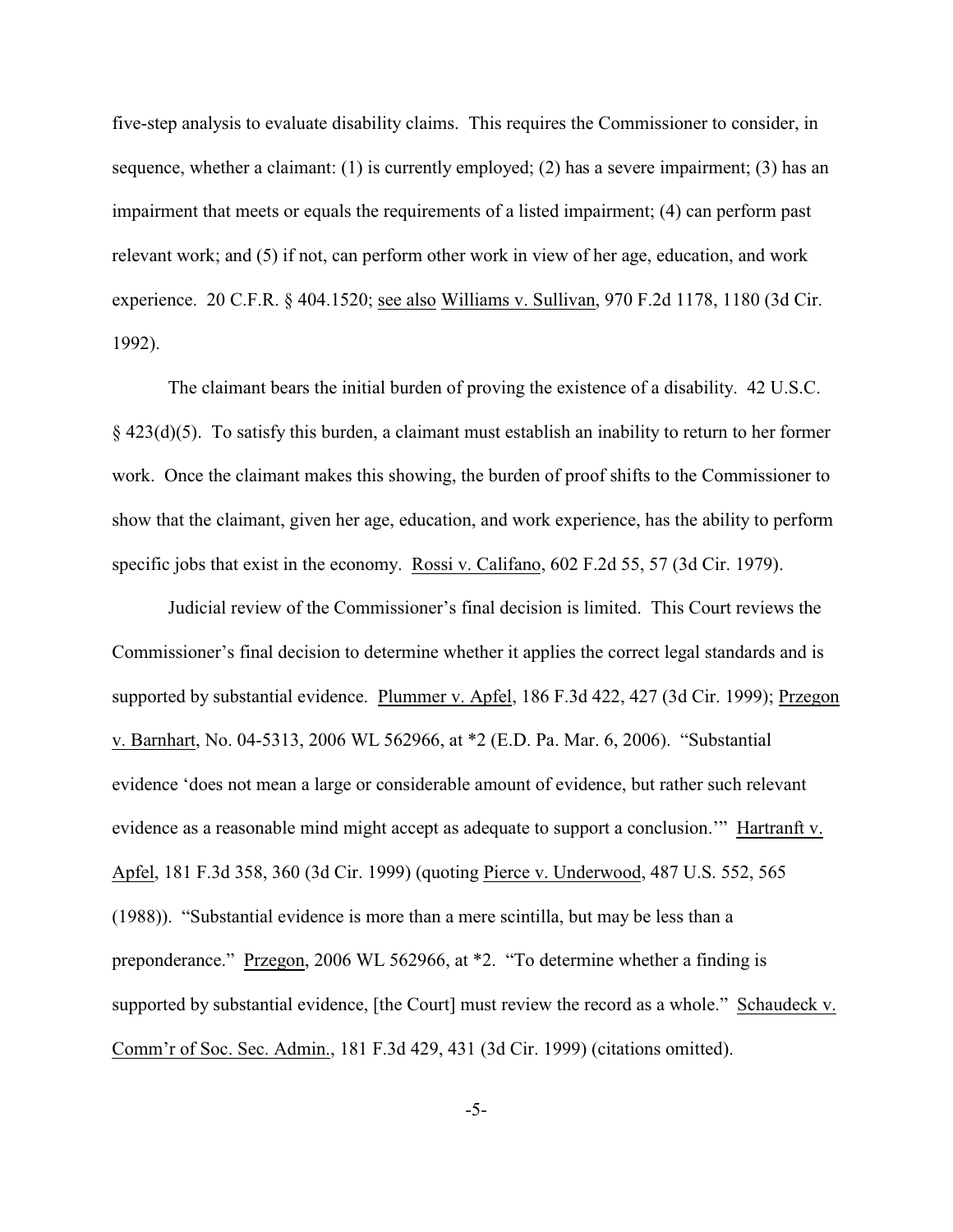A district court makes a de novo determination of those portions of a magistrate judge's R & R to which objection is made. 28 U.S.C. § 636(b)(1)(C). The Court may "accept, reject, or modify, in whole or in part, the findings or recommendations made by the magistrate judge." Id.; see also Brophy v. Halter, 153 F. Supp. 2d 667, 669 (E.D. Pa. 2001).

### **IV. DISCUSSION**

The Court first briefly discusses the relationship between DIB and SSI. The Court then addresses defendant's Objection to the R & R.

#### A. The Relationship Between DIB and SSI

SSI benefits are payable to individuals who are disabled and whose income and resources fall below designated levels. See 42 U.S.C. § 1382(a). A DIB claimant, on the other hand, must establish that she is disabled and that such disability existed before her insured status expired.<sup>1</sup> 42 U.S.C. § 423(a); Matullo v. Bowen, 926 F.2d 240, 244 (3d Cir. 1990).

Plaintiff's insured status expired on December 31, 2006. Thus, for purposes of plaintiff's DIB claim, the relevant question is whether she was disabled on or before December 31, 2006. If she was not, she is not entitled to DIB for any period. In contrast, a claimant can become eligible for SSI on any date that she becomes disabled. For purposes of plaintiff's SSI claim, then, the ALJ was required to analyze whether plaintiff became disabled at any point before or after December 31, 2006.

Judge Hey concluded that the ALJ's finding that plaintiff was not disabled on or before December 31, 2006, is supported by substantial evidence. (R & R 17.) Plaintiff did not object to

<sup>&</sup>lt;sup>1</sup>20 C.F.R. § 404.130 sets forth the four ways in which the Social Security Administration can determine that a claimant is "insured for purposes of establishing a period of disability or becoming entitled to disability insurance benefits."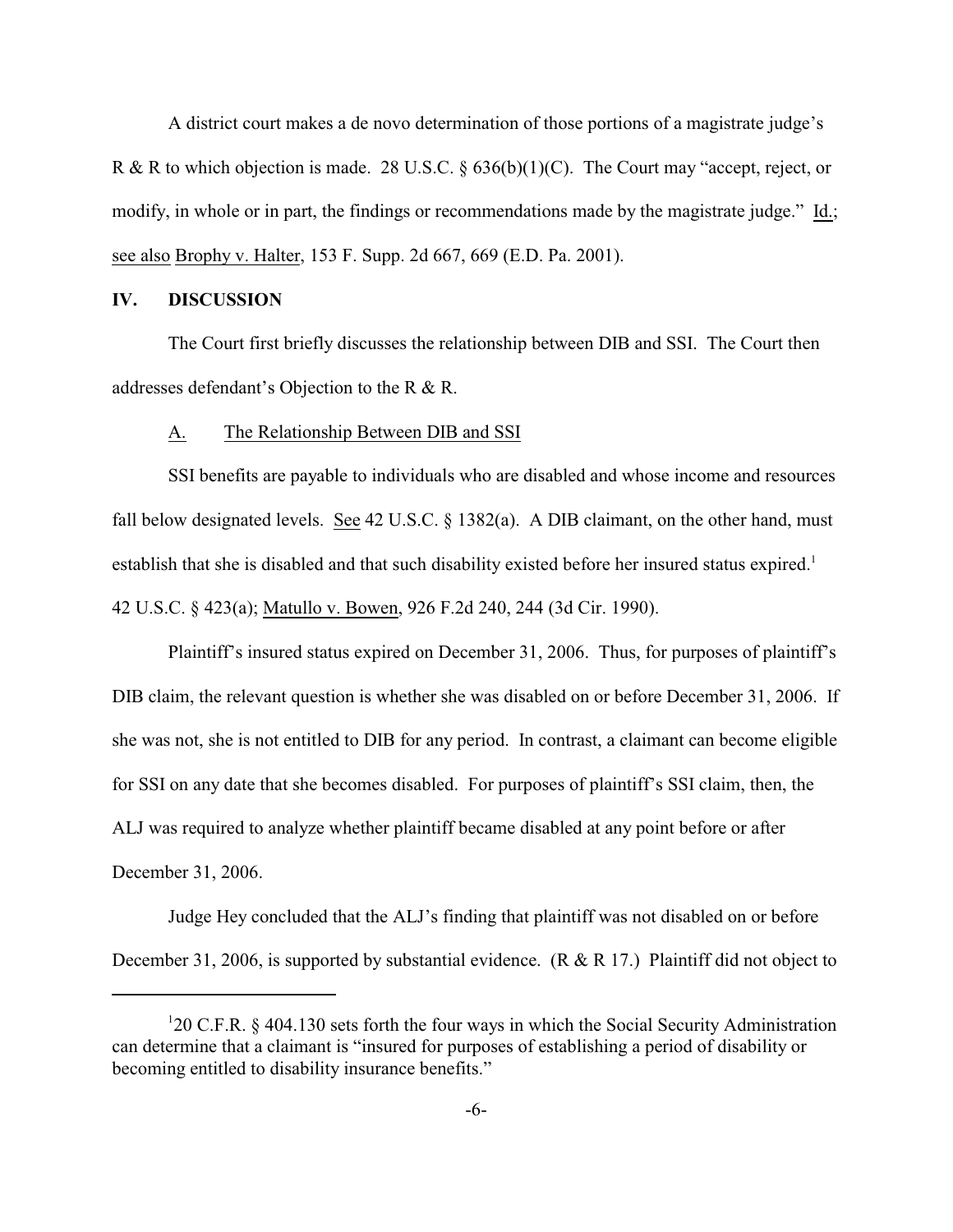that recommendation, and the Court agrees with it. Thus, plaintiff is not entitled to DIB or to SSI benefits accruing on or before December 31, 2006. Judge Hey concluded, however, that the ALJ's denial of SSI benefits accruing after December 31, 2006, is not supported by substantial evidence. She thus recommends remanding the case to the Commissioner for further development of the record on this issue. (Id. at 24.) Defendant filed a timely Objection to this recommendation.

#### B. Defendant's Objection

Defendant objects to Judge Hey's conclusion that the ALJ's denial of SSI benefits after December 31, 2006, is not supported by substantial evidence. According to Judge Hey, "the record provides no basis for the ALJ's assessment that [p]laintiff could perform a full range of sedentary work at the time of her hearing in August 2009." (R & R 23.) In 2008, plaintiff underwent a total left knee replacement and a subsequent infection that resulted in lengthy hospitalization and home care. Plaintiff also experienced right knee pain, depression, and spinal disc bulges in 2008 and 2009. All of the medical and vocational assessments on which the ALJ relied, however, pre-date this deterioration in plaintiff's condition.<sup>2</sup> The ALJ acknowledged the surgery and ensuing complications but concluded that plaintiff could conduct sedentary work, including her prior work as a bookkeeper.

Defendant argues that the ALJ recognized the deterioration of plaintiff's condition and "reduced his RFC finding accordingly." (Def.'s Objs. Report & Recommendation U.S.

 $^{2}$ Plaintiff's primary care physician, Dr. Nancy Brown, opined on April 14, 2009, that plaintiff could not work because of her chronic pain and knee problems. The ALJ rejected this opinion as unsupported by and inconsistent with other medical evidence. Judge Hey recommended affirming this part of the ALJ's opinion, and plaintiff did not object.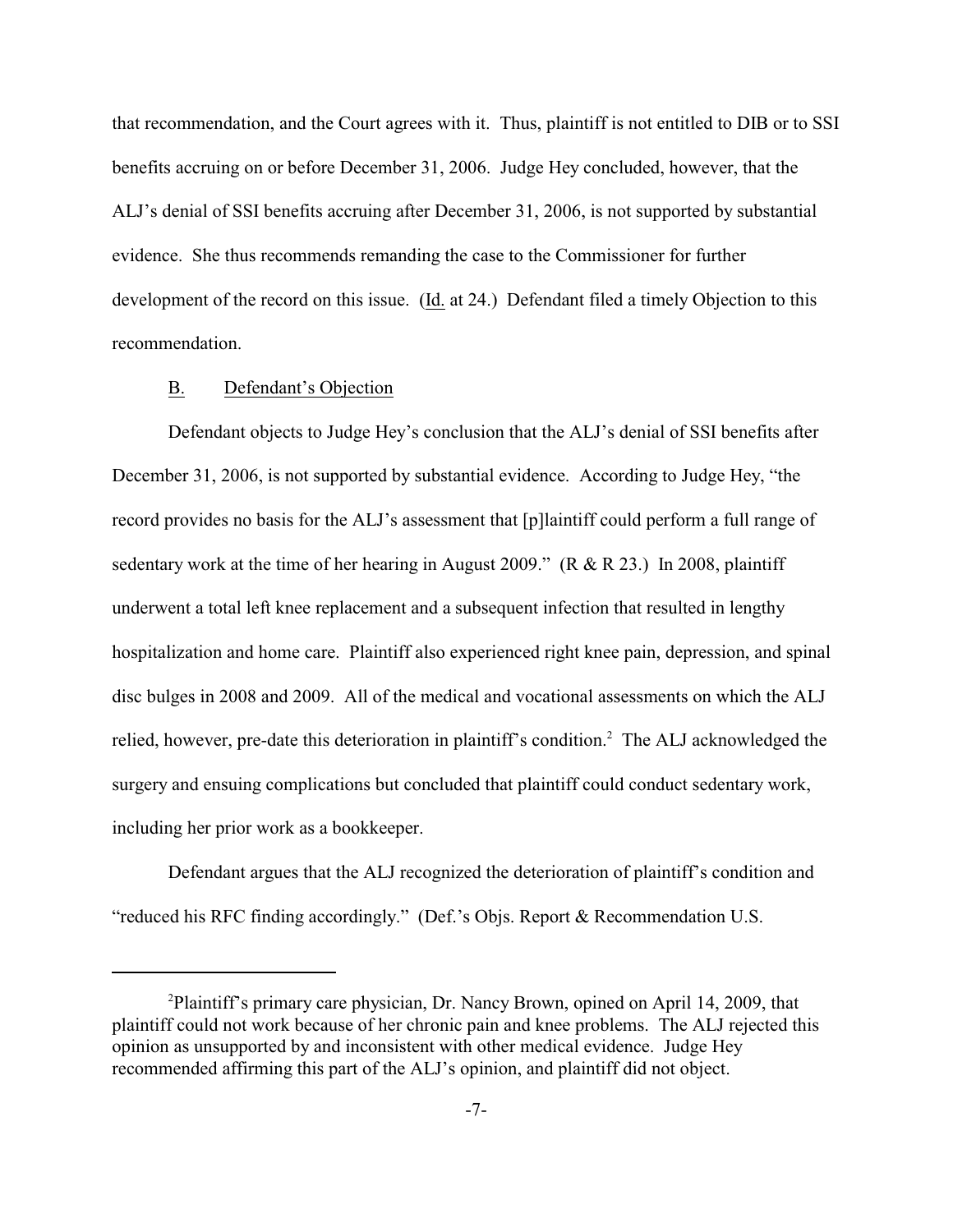Magistrate Judge 2.) Moreover, according to defendant, "the ALJ possessed adequate information to make his RFC finding that [p]laintiff was capable of sedentary work after May 5, 2006." (Id.) Defendant contends that the following pieces of evidence constitute substantial evidence supporting the ALJ's conclusion, although the ALJ's decision did not mention them:

- Plaintiff's knee replacement surgery was conducted "without any difficulties." (Tr. 591, 938, 942).
- A progress note taken two weeks after the surgery stated that plaintiff could bathe, use the bathroom, and dress herself independently. (Id. at 659-60.)
- A September 30, 2008, X-ray showed no complications. (Id. at 984.)
- Notes from an October 2, 2008, home-care visit stated that plaintiff "was able to feed herself, prepare light meals, and perform light housekeeping." (Id. at 839.)
- An October 24, 2008, form filled out by a doctor at plaintiff's residential rehabilitative care facility stated that plaintiff was "oriented" and her progress was "fair." (Id. at 743.)
- Plaintiff was discharged from home care on November 25, 2008. (Id. at 704.)
- April 2009 notes taken by Dr. Brown stated that plaintiff's "knee cellulitis was resolved." (Id. at 995.)

"Part and parcel to the issue of whether the Commissioner's findings of fact are supported by substantial evidence is the question of whether the ALJ sufficiently developed the record upon which such findings were based. In other words, the findings of the ALJ cannot be said to be supported by substantial evidence where the record upon which those findings are based has not been sufficiently developed." Facyson v. Barnhart, No. 02-3593, 2003 WL 22436274, at \*3 (E.D. Pa. May 30, 2003). Moreover, when an ALJ makes an RFC determination, the Third Circuit requires him to provide a "clear and satisfactory explication of the basis on which [the determination] rests" so that a reviewing court "may properly exercise its responsibility under 42 U.S.C. § 405(g) to determine if the Secretary's decision is supported by substantial evidence." Fargnoli v. Massanari, 247 F.3d 34, 41 (3d Cir. 2001).

In this case, the record contained insufficient evidence to support the ALJ's conclusion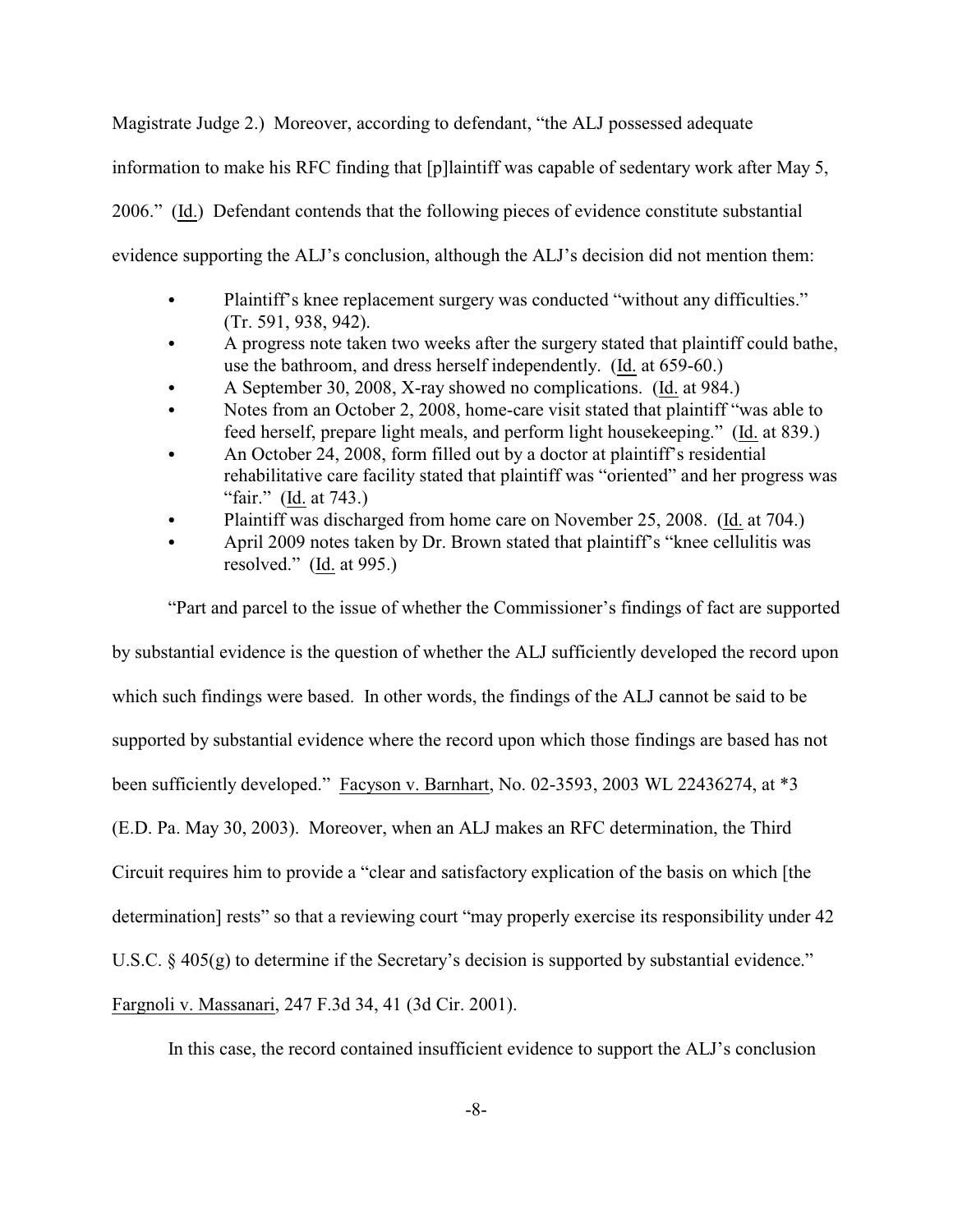regarding plaintiff's post-2006 condition, and the ALJ failed to provide a "clear and satisfactory explication" of the basis for his RFC determination for that period. The ALJ offered little discussion—and no expert medical opinion—to support his conclusion that plaintiff could perform sedentary work after December 31, 2006.

First, the ALJ rejected the only medical report that post-dated plaintiff's surgery, and he did not seek additional medical evidence. "While the ALJ's decision not to request a consultative physical examination is committed to the ALJ's discretion," Przegon, 2006 WL 562966, at \*3, a consultative examination is "normally require[d]" where "[t]here is an indication of a change in [the claimant's] condition that is likely to affect [her] ability to work, but the current severity of [her] impairment is not established," 20 C.F.R. § 404.1519a(b)(5).

Moreover, the ALJ's "explication of the basis" for his RFC determination is lacking. The evidence the ALJ cited does not support his conclusion. He recounted pieces of plaintiff's testimony from her administrative hearing, none of which demonstrate that plaintiff could manage sedentary work. Indeed, this testimony suggested that she had serious limitations. (See, e.g., Tr. 18 ("The claimant testified that she was let go from her last job because she had too many health problems. . . . She said that she had a knee replacement. She alleged that after the surgery she had a staph infection. . . . She testified that she must get help from her daughter to get in and out of the tub and to put on her clothes.").) The ALJ also noted that plaintiff told Dr. Taniguchi on July 24, 2007, that her knee trouble had gotten "better over time and only bothered her now and then." (Id.) This statement, however, pre-dated plaintiff's knee replacement and other physical deterioration by more than a year. As Judge Hey recognized, such a meager explanation is insufficient to support the ALJ's conclusion that plaintiff had the RFC "to lift up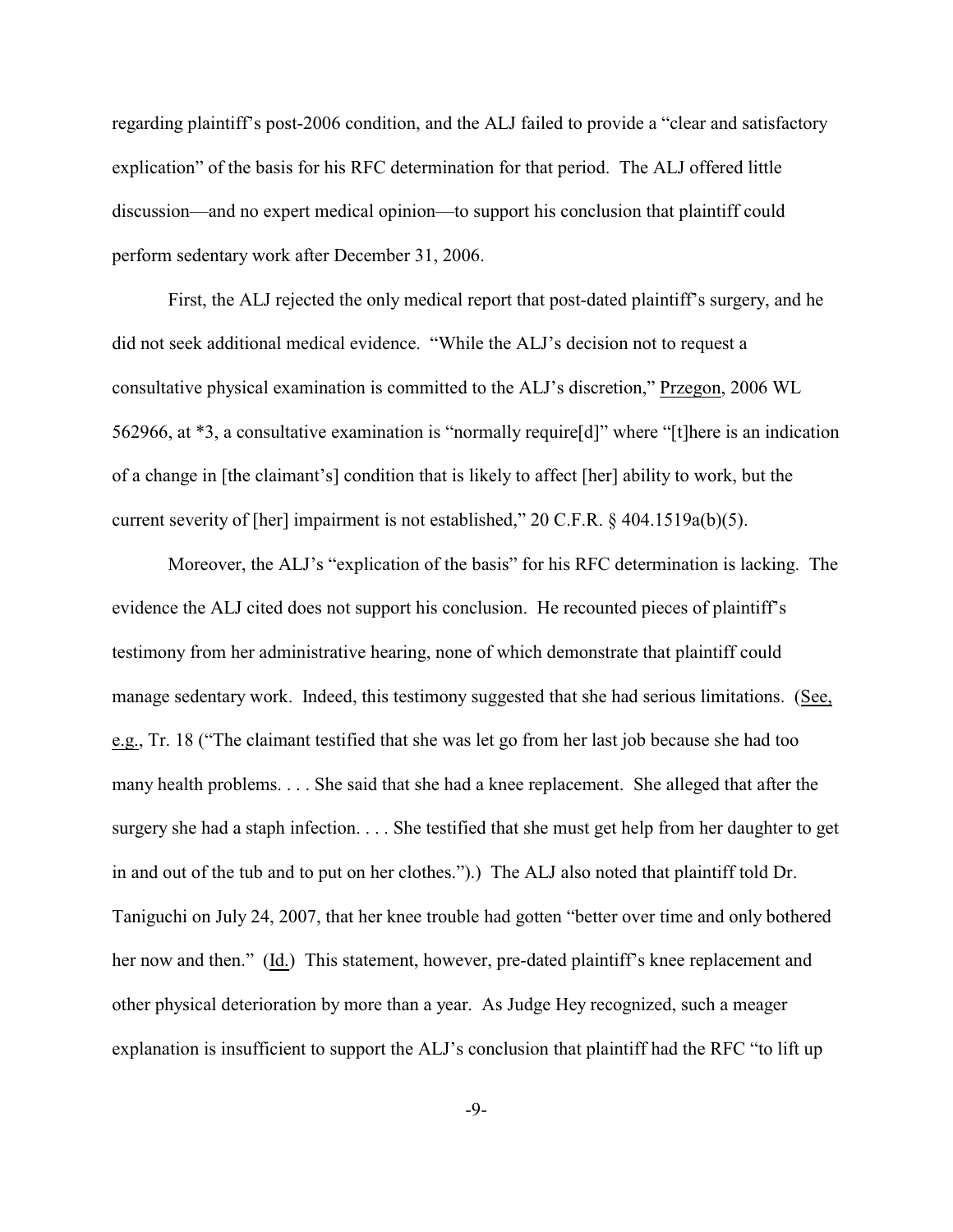to 10 pounds and stand and/or walk for up to two hours in an eight-hour workday." (Id.)

Defendant's Objection does not undermine this conclusion. Indeed, parts of the documents defendant cites contradict the determination that plaintiff could work. For example, the August 14, 2008, progress notes state that plaintiff could only stand for five minutes and was limited in her ability to retrieve items and move independently, even with a walker. (Tr. 659-60.) The October 2, 2008, home-care report states that, inter alia, plaintiff was "homebound" because of "ambulation difficulties," (id. at 832), her surgical wound was "not healing," (id. at 836), and she was "not always physically able to shop, cook, and/or feed [herself]," (id. at 837). The rehabilitation facility doctor's October 24, 2008, finding that plaintiff was "oriented" is not relevant to the condition of her knees. Likewise, Dr. Brown's positive comment about plaintiff's knee cellulitis is accompanied by notations that plaintiff "[could not] do [activities of daily living] without pain" and was experiencing "pain in both shoulder[s]." (Id. at 995.)

The evidence set forth in defendant's Objection thus does not rebut Judge Hey's conclusion that the ALJ's decision lacked sufficient support, nor does other evidence in the record provide substantial evidence to support a finding that plaintiff is not entitled to SSI accruing after December 31, 2006.

#### **V. CONCLUSION**

For the foregoing reasons, defendant's Objection is overruled and the R & R is approved and adopted. Plaintiff's Motion for Summary Judgment is granted to the extent it seeks remand to the Commissioner on the issue of plaintiff's entitlement to SSI after December 31, 2006. Plaintiff's Motion for Summary Judgment is denied in all other respects. The matter is remanded to the Commissioner for further proceedings consistent with Magistrate Judge Hey's R  $\&$  R